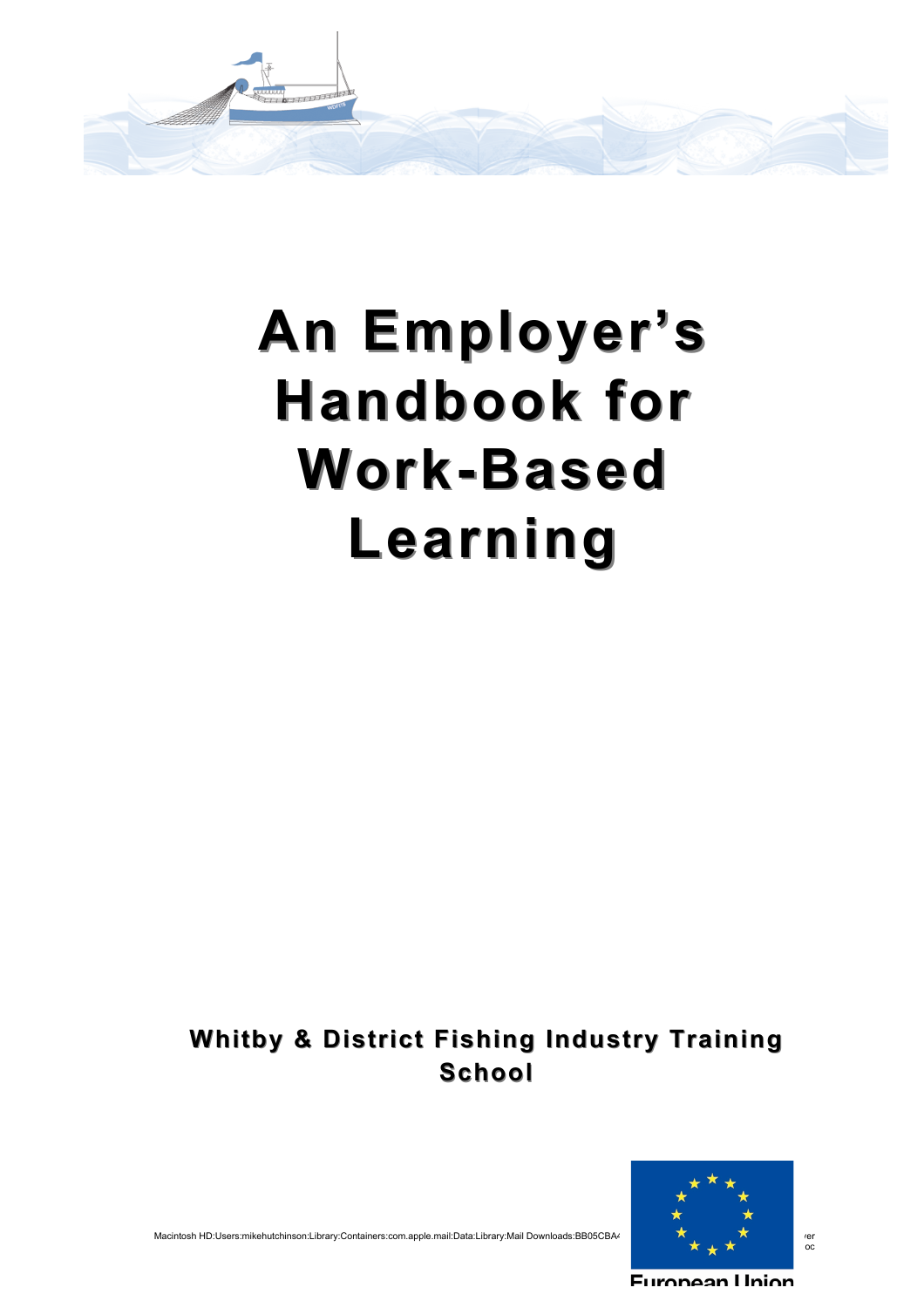# **Contents**

T.

| Introduction                                                 | 3               |
|--------------------------------------------------------------|-----------------|
| Recruiting and selecting learners                            | 5               |
| Inducting learners                                           | 6               |
| Planning and designing individual learning programmes        | 7               |
| Delivering learning programmes                               | 8               |
| Reviewing learner progress                                   | 9               |
| Assessing learner competence                                 | 10              |
| Supporting learners in their work-based learning programme   | 11              |
| Ensuring equality of opportunity within the learning process | 12 <sup>2</sup> |
| <b>Health and Safety</b>                                     | 13              |
| Maintaining standards                                        | 14              |
| Further information & contact details                        | 14              |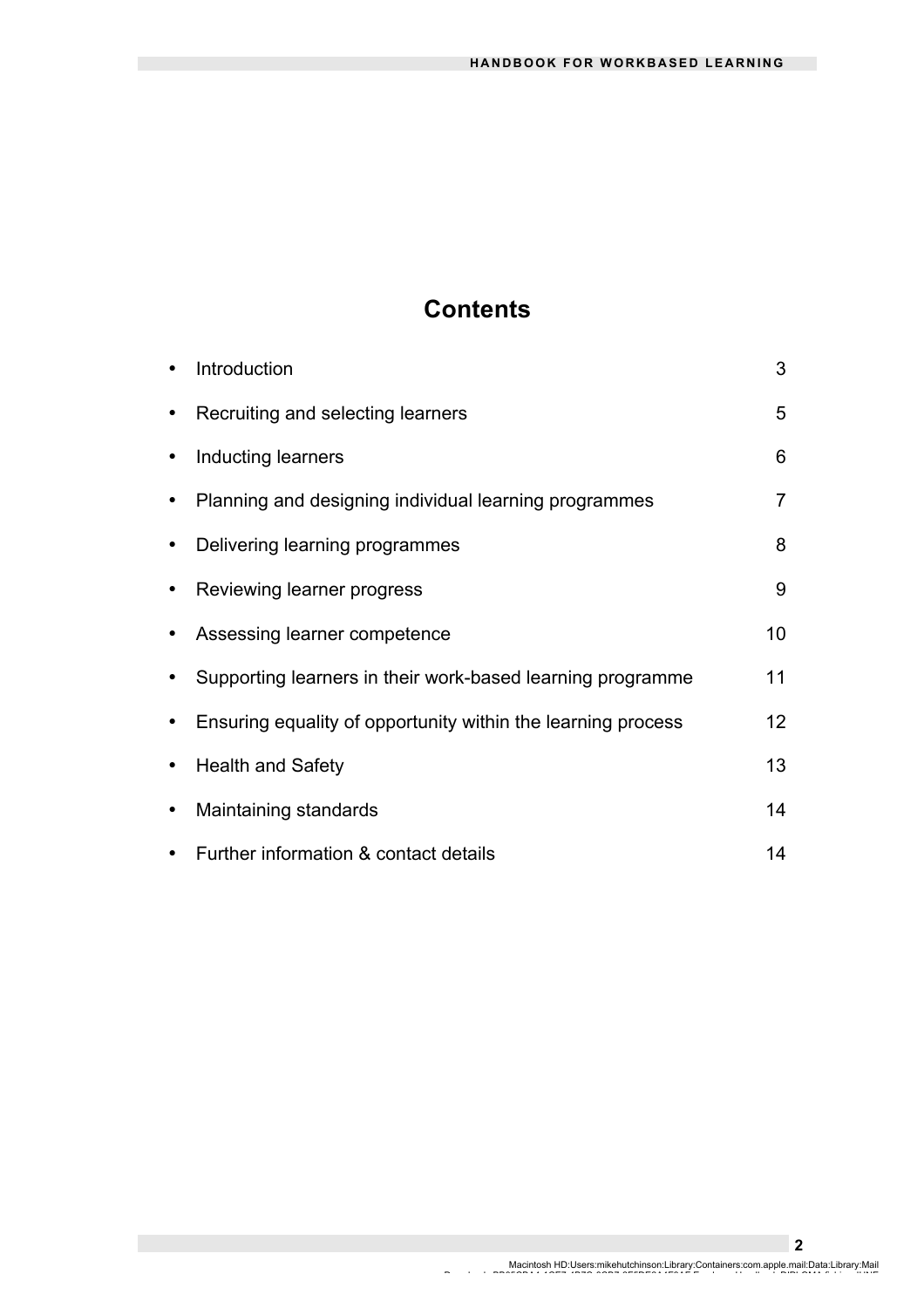## **Introduction**

If you are interested in learning or are already providing or expressing interest in providing a work-placement, taking on a new recruit or training one of your existing employees, we hope that this Guide will help you understand the services and support which we can provide and the role which you can play in the process.

## **How can work-based learning help?**

We know that recruiting the right crew for your vessel and ensuring that they have the relevant skills and knowledge to do the job you require will be of paramount importance to you. We can help you in these activities through our work-based learning programmes, which will provide you with a number of key benefits:

- cost effective recruitment
- development of a well trained, well-motivated workforce
- help meet the costs of learning
- increased productivity through better trained crew
- improved company performance
- demonstrate your commitment to staff development

Work-based learning is also a good way of ensuring that your business complies with the 'Time Off for Study or Training' employment right for 16 and 17 year olds which was introduced in September 1999.

## **What is work-based learning?**

Work-based learning is part of a national programme of government funded provision to raise the skill levels of young people - the employees of the future. It aims to develop an individual's knowledge and skills within the workplace environment and presents a real opportunity for young people who want to continue their learning outside full-time further and higher education. It provides support for young people (learners) to work towards the achievement of Vocational Qualifications (VQs). Over 100,000 forward thinking employers are currently developing their employees in this way, ranging from small employers who employ less than five staff to household names such as J Sainsbury, Rolls Royce and American Express.

## **What are Vocational Qualifications?**

Vocational Qualifications are designed around the skills people use at work and cover all types and levels of work. There are five levels within the VQ system ranging from level one covering basic work activities up to level five for senior management. Each VQ is made up of a number of units of competence which set out what an individual must be able to do in a given area and to what standard. National standards are set by national employer led-bodies, who know exactly what skills are needed to do each job well. Each individual unit is assessed and credited and an VQ certificate is awarded when all of the required units have been achieved. Assessment activities normally take place within the workplace by a qualified assessor.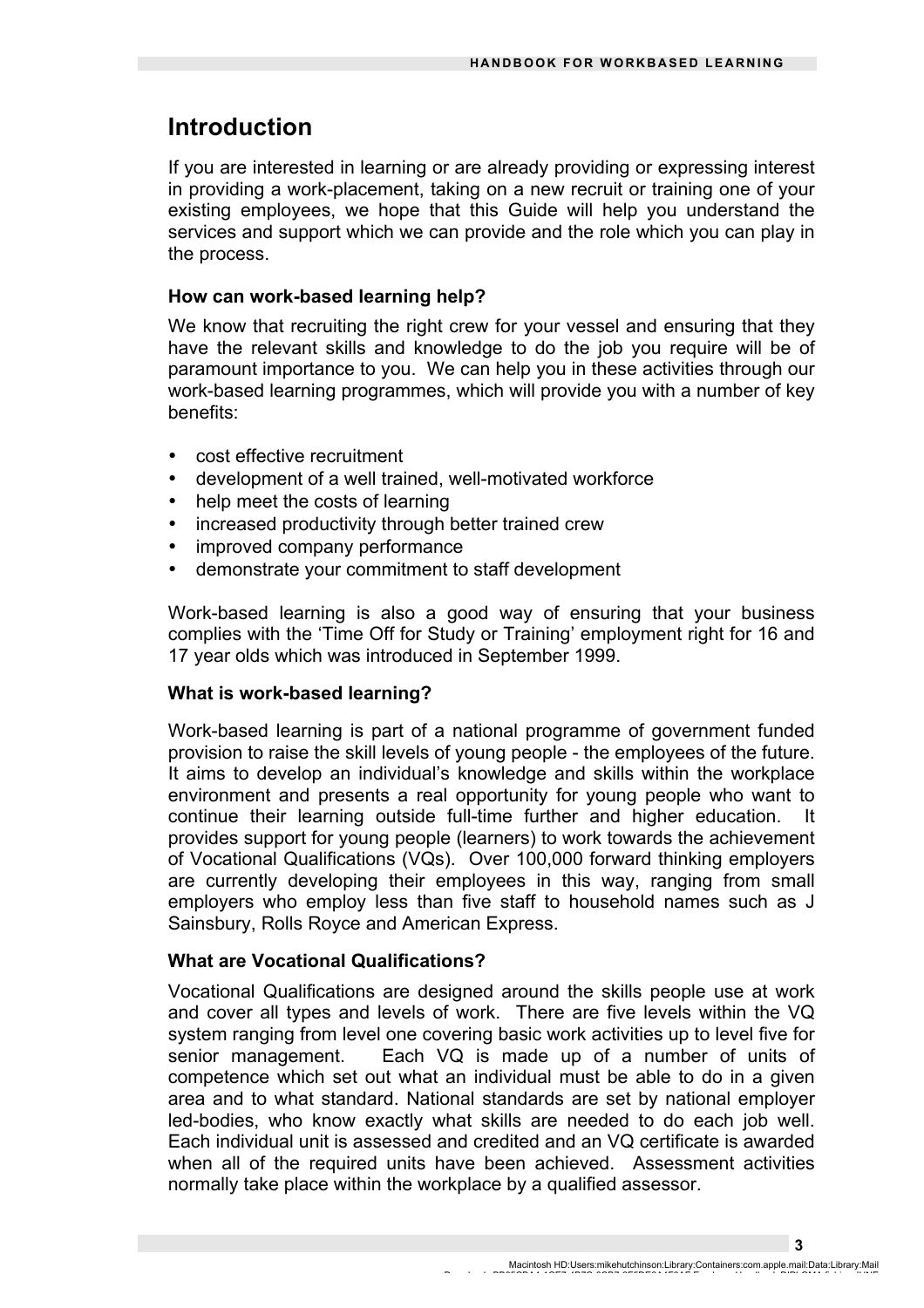As part of their learning programme, learners will also be developing their Functional Skills. Functional Skills address the personal development of an individual and cover English and Mathematics. Functional Skills are considered by employers to be an essential part of occupational competence. They are delivered with the VQ but are separately certificated.

Our staff will be on hand regularly to help you understand what VQs are and to ensure that learning is delivered to national Sea Fish Industry Authority standards.

#### **What are Diplomas in Maritime Studies – Sea Fishing?**

Each year, around 300,000 young people nationally choose an Apprenticeship or a Diploma. Currently the company delivers the Diploma in Maritime Studies – Sea Fishing.

## **How Whitby & District Fishing Industry Training School will help…**

We will work with you to:

- identify suitable learners and work placement opportunities
- identify existing crew who may benefit from learning
- plan and design learning programmes to meet your needs and those of the individual
- provide off-the-job tuition to support learning which is taking place in the workplace
- monitor learner progress and provide help and support where necessary
- assess learner competence in the workplace
- work with the national Awarding Bodies, such as City and Guilds and SQA, to award nationally recognised qualifications (VQs and Functional Skills) to learners
- provide on-going support and training to you and your crew in all aspects of the above.

The following sections of the Guide provide further information on the role which WDFITS plays, and how this supports the role which you can play in the work-based learning process.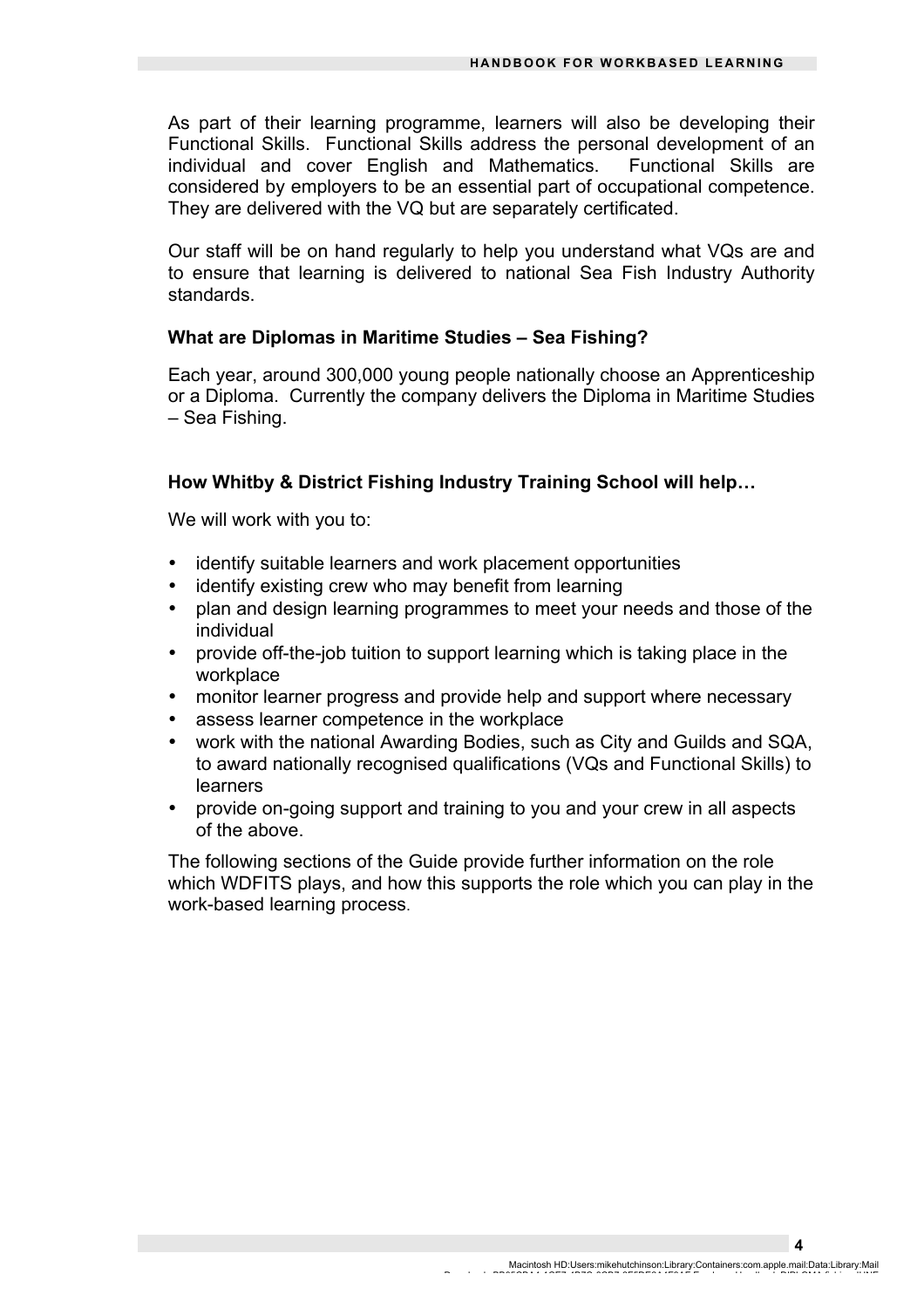#### **Recruiting and selecting learners**

The recruitment and selection process aims to attract and select learners who are best suited to the work and the learning opportunity you can offer. Having discussed your particular needs we will match your requirements with the skills and experience of our learners and shortlist those whom we feel would be most suited to the position you are offering.

## *Whitby & District Fishing Industry Training School's role…..*

- produce informative promotional material to attract suitable candidates
- link with careers service schools and other external organisations to attract as many suitable candidates as possible, including those who may be currently underrepresented in your workforce
- use effective and fair selection methods
- refer suitable candidates to you for placement
- discuss the benefits with you of non-employed status learners

#### *Employer's role…..*

- advise us on the placements available and the characteristics which potential learners will require
- take action to consider applicants from underrepresented groups
- give applicants accurate information about the work which they will be doing and the learning which you will provide
- treat all candidates fairly and consistently during the selection process
- advise us of any existing employees whom you wish to train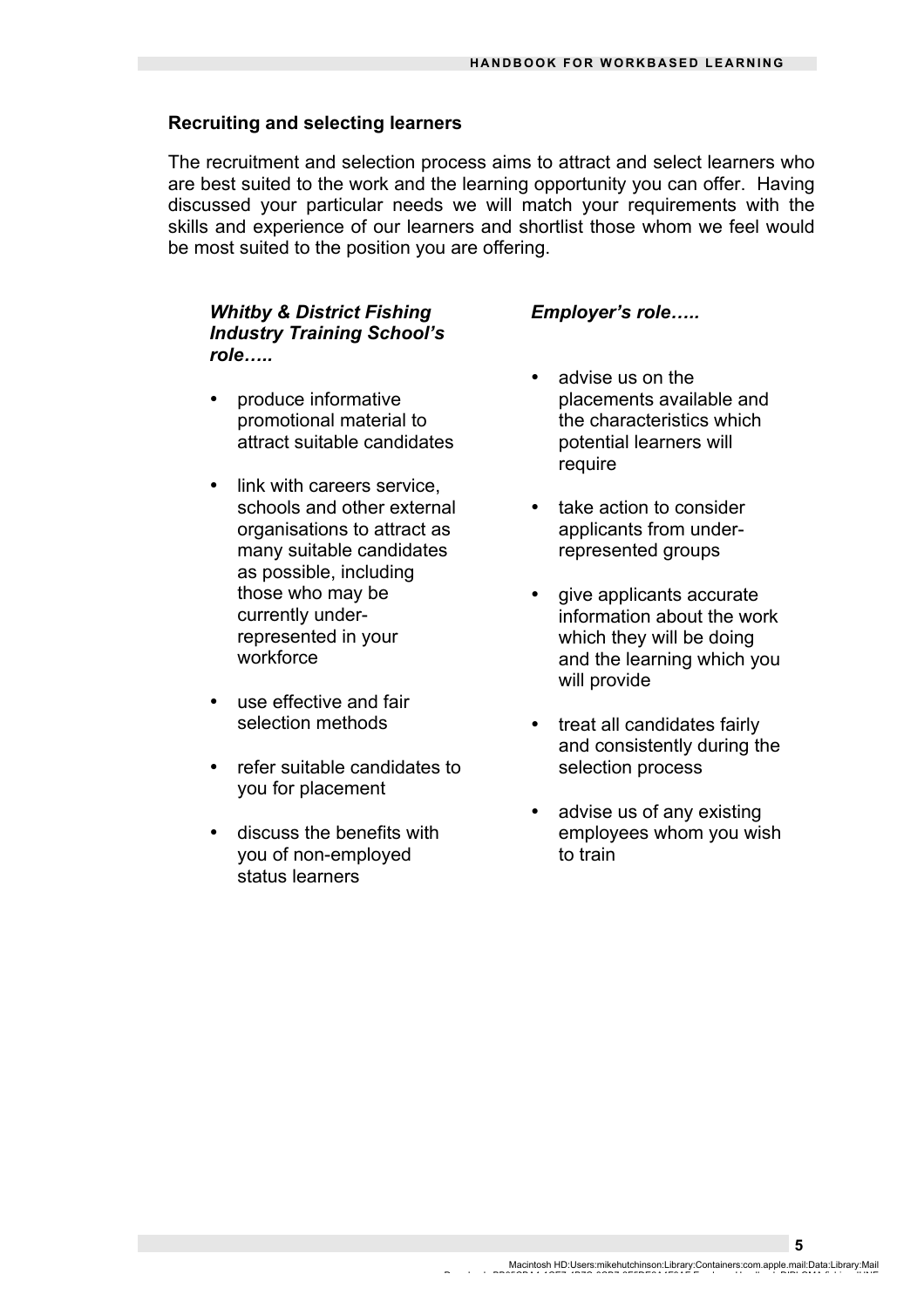#### **Inducting learners**

Having got the right person you will want to ensure that they stay with you. One way of doing this is by providing a well-planned induction programme. Induction learning will help learners settle quickly onto your vessel by helping them understand the environment in which they are based and the job which they are doing. We will complement this by providing an induction to tell them about their learning programme.

## *Whitby & District Fishing Industry Training School's role…..*

- provide an induction for learners on their learning programme
- explain about work-based learning and the role of everyone
- advise you on workplace induction and initial learning
- train learners to gain the mandatory health and safety at sea certificates
- explain how VQs are achieved
- explain to learners their rights and responsibilities
- to check that learners have understood the information which they have been given at induction
- provide learners with written information to support what they have been given during induction, which they can refer to in the future

#### *Employer's role…..*

- show learners where everything is in the workplace
- introduce them to the crew they will work with and the skipper
- familiarise the learner with the health and safety procedures specific to your vessel
- explain your vessel's policies and procedures
- inform learners of their conditions of placement or employment
- provide learners with basic information about the work that they will be doing
- provide the learner with a mentor if possible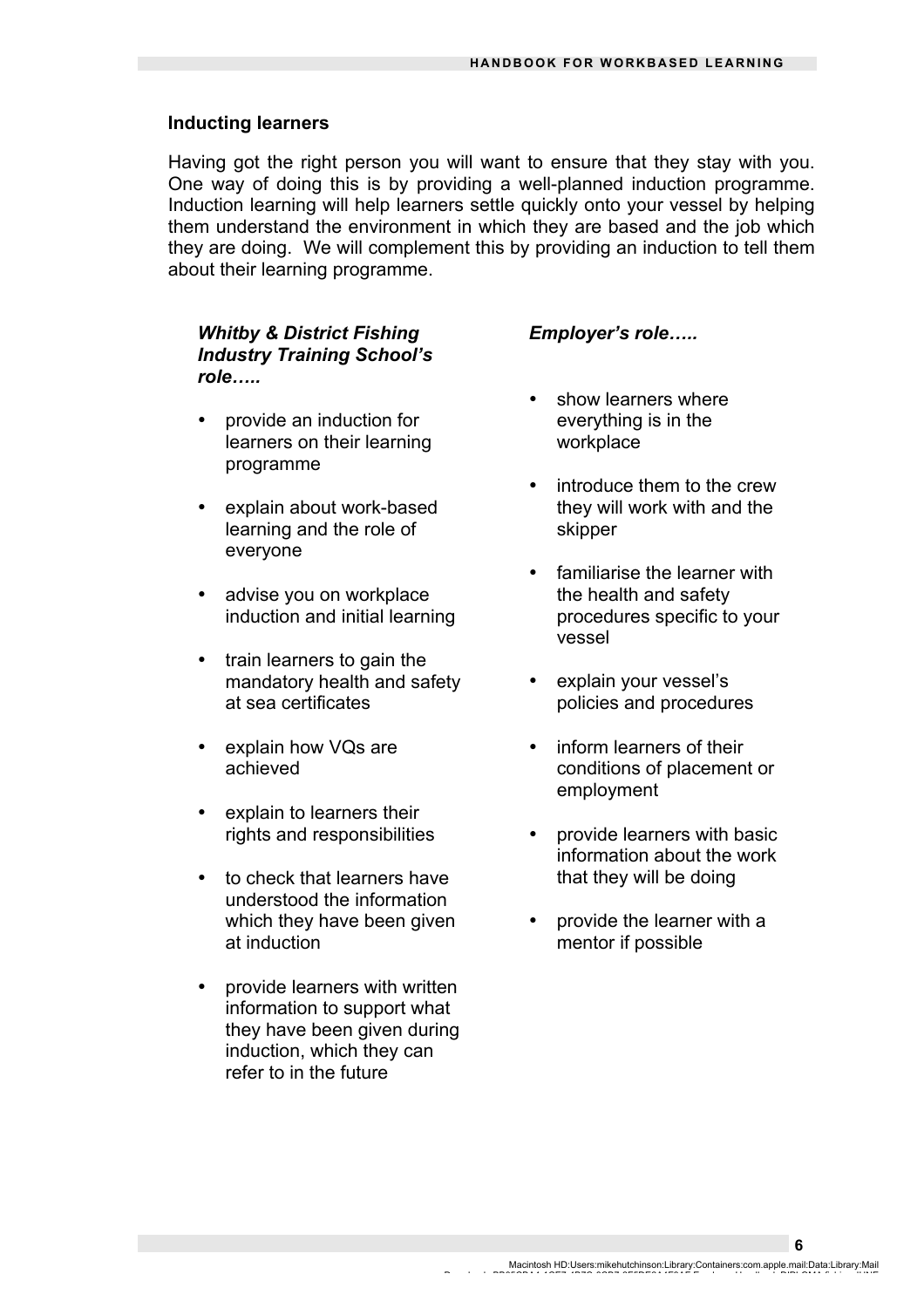## **Planning and designing individual learning programmes**

To help you to get the best from your learner and to develop their skills and knowledge, we will plan a learning programme that meets both their needs and your needs as a Skipper. A learning plan will be developed for each learner which shows what learning they will receive, both on and off the job, to ensure that they achieve the deckhand qualification. The plan will also identify any additional support that they may require. We will take into account any prior learning, their current knowledge, skills and experience when doing this. We will ensure that your crew is provided with whatever information they require to understand the learner's VQ programme.

## *Whitby & District Fishing Industry Training School's role…..*

- to work with you to identify the individual's immediate learning and development needs
- assess the learner's current skills, knowledge and qualifications
- identify any personal circumstances which may affect learning or the learner
- set out the learning programme in a learning plan for the learner
- help you understand the learning programme including the VQ and Functional Skill requirements

## *Employer's role…..*

- to help identify the individual's immediate learning and development needs
- help us plan the learning programme for the learner
- identify appropriate learning opportunities within the workplace which will help the learner develop and progress
- understand the learner's learning programme including VQ and Functional Skill requirements

Macintosh HD:Users:mikehutchinson:Library:Containers:com.apple.mail:Data:Library:Mail Downloads:BB05CBA4-1CE7-4B7C-8CB7-2F5DE2A4F3AF:Employer Handbook DIPLOMA fishing.JUNE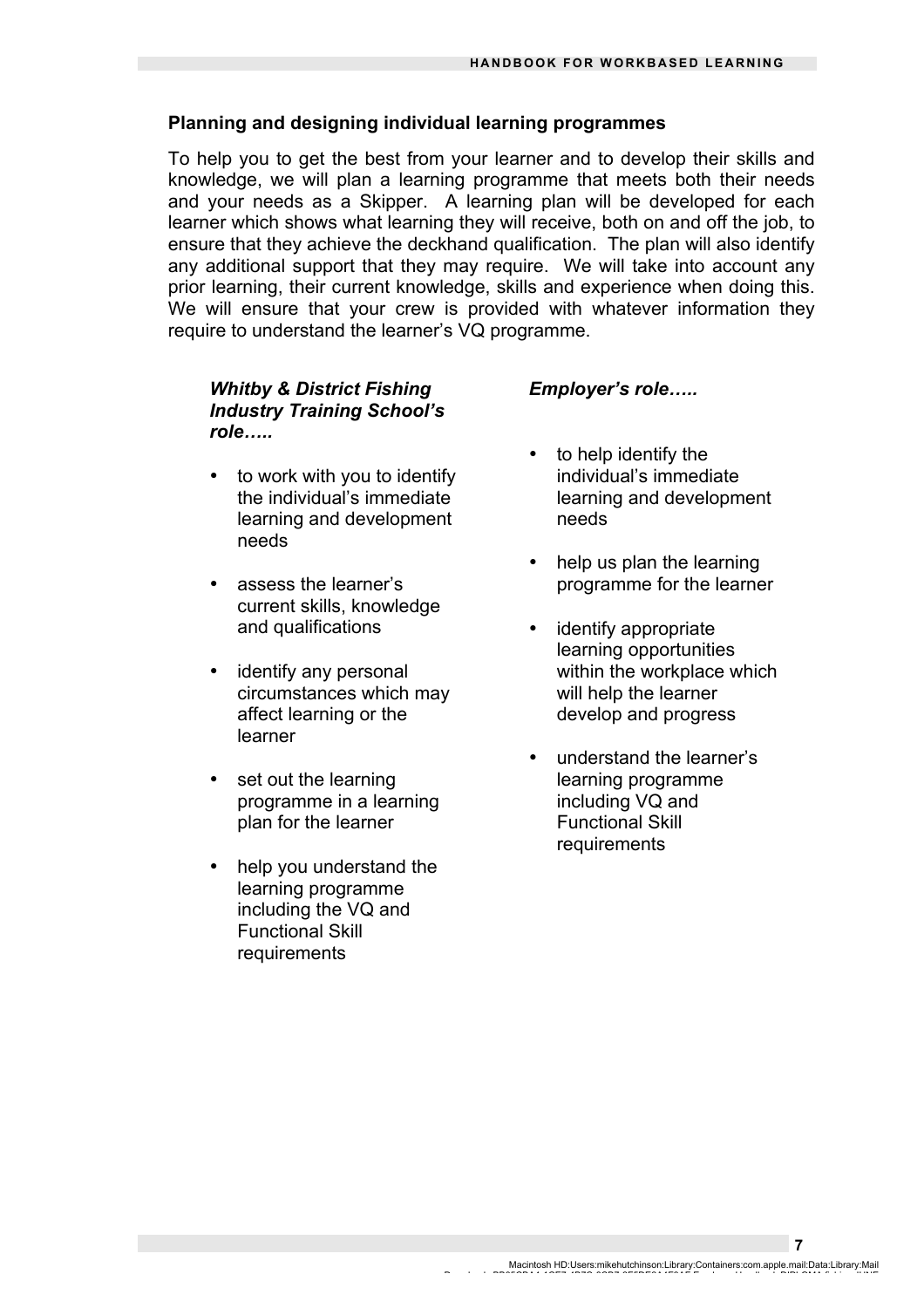## **Delivering learning programmes**

Having planned the learner's learning programme we will work together to deliver the learning that is required to develop the learner's skills and help them achieve their qualification. Much of the learning will take place on board the vessel itself. This will typically involve learners developing their skills through observing others perform activities, practising themselves and learning from the crew. The more learning opportunities that you can provide, the greater range of skills that the learner is likely to acquire which will be of benefit to your vessel. You may also wish to consider giving the learner projects to undertake, or other opportunities that will develop their skills and knowledge even further.

Whitby and District Fishing Industry Training School provides the off the job learning and you may wish to carry out some or all of the other learning aboard the vessel. We can also provide off-the job learning sessions to support what the learner is learning in the workplace or engage external suppliers to develop the learner's theoretical understanding. We will agree when and where this will take place when developing the learning programme. In this way we can also ensure that the off the job learning which is being provided is appropriate to what the learner is doing in the workplace and vice versa.

## *Whitby & District Fishing Industry Training School's role…..*

- provide help and advice on planning workplace learning and learning activities
- be aware of the learning activities that are taking place within the workplace
- provide appropriate off the job learning sessions to support the skills that the learner is developing in the workplace, in order that they can achieve their qualification
- keep you informed of what the learner has covered

## *Employer's role…..*

- to help learners develop their knowledge and skills by providing a wide range of learning and learning opportunities
- allow learners to attend off the job learning sessions at agreed times
- help learners put into practice what they have learnt during off the job learning sessions
- give learners time in the workplace to compile their VQ portfolios
- initiate a meeting with us if you have any concerns about any aspect of the learning delivery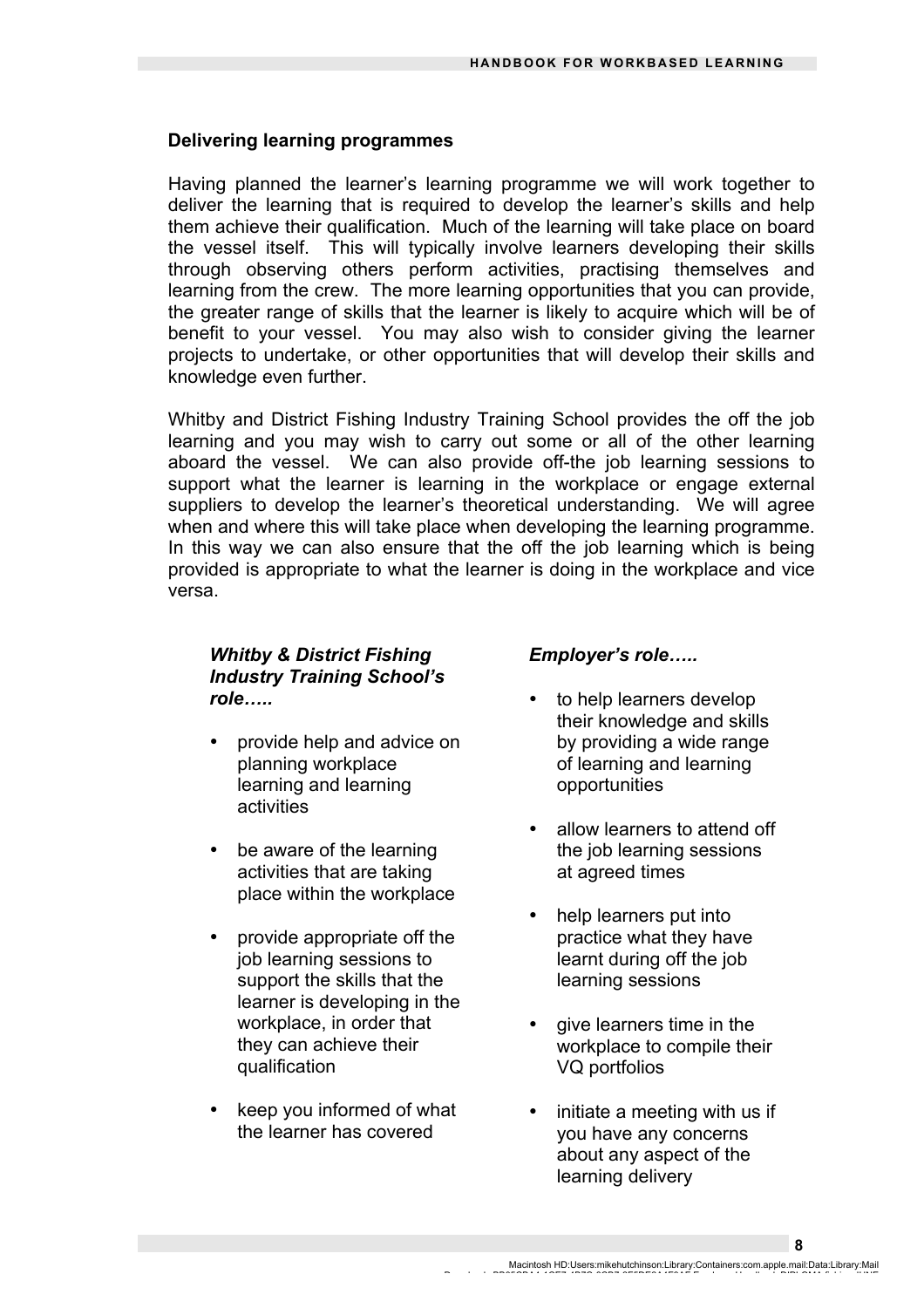#### **Reviewing learner progress**

To check that the learner is getting the most out of their learning programme it is important to monitor their progress at regular intervals. This will ensure that any additional learning or support needs that are identified are properly addressed. We will fully involve the learner's supervisor and agree with you what is the best time for these to take place, so as not to cause disruption to normal workplace activities.

## *Whitby & District Fishing Industry Training School's role…..*

- organise a schedule of regular review meetings
- involve the learner and crew member (usually the skipper) in the review
- find out and record the progress made by the learner
- identify additional learning and support needs and amend the learning plan accordingly
- agree and record actions and targets between this and the next review
- make sure the learner and the skipper have a copy of the record of the review

#### *Employer's role…..*

- let us know how the learner is progressing in the workplace
- advise us of any concerns which you may have regarding the learner's progress
- attend learner progress reviews when practicable
- advise on workplace learning and assessment opportunities that may occur in the period to the next review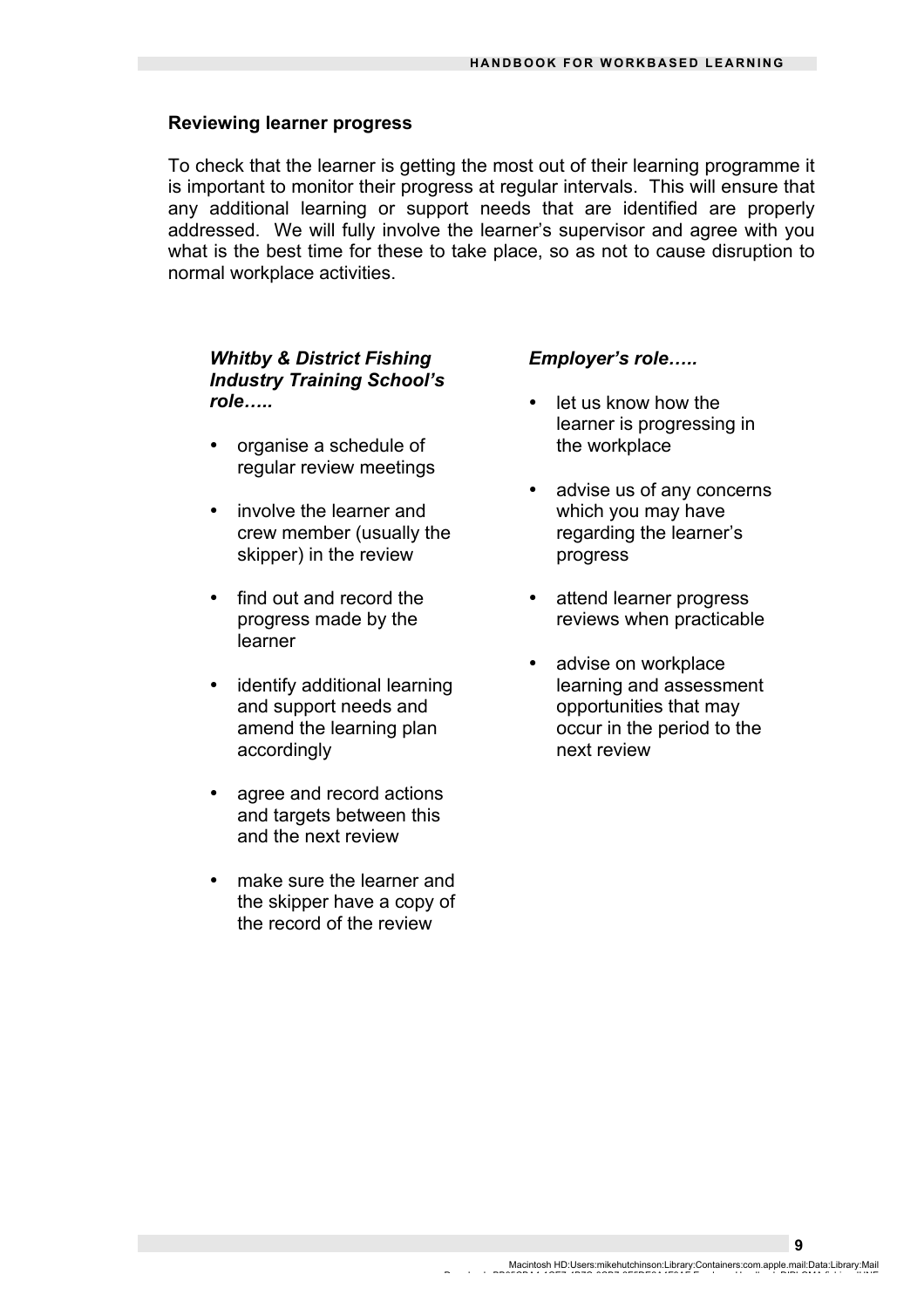#### **Assessing learner competence**

To gain a VQ a learner is required to collect evidence to demonstrate that they are competent in a range of different activities. Each of the units has a specific assessment or examination. This will involve sorting out material which occurs normally within the workplace or organising activities to demonstrate particular skills. The assessor/skipper will observe the learner carrying out tasks, to make sure that their work is consistent and that the standard of work required can be reached consistently. They will also examine pieces of work or information which the learner has collected to demonstrate competence. The role of the assessor/skipper is of key importance to the learner.

## *Whitby & District Fishing Industry Training School's role…..*

- help learners and staff within your organisation understand the assessment process
- help learners understand how to collect evidence and match it to the occupational standards
- formally assess learner competence
- give constructive feedback to learners following assessment

## *Employer's role…..*

- provide opportunities for the learner to demonstrate their competence in specific tasks
- help learners to collect evidence of the work that they have done
- sign statements confirming the learner's competence in specific activities
- consider training your own staff as assessors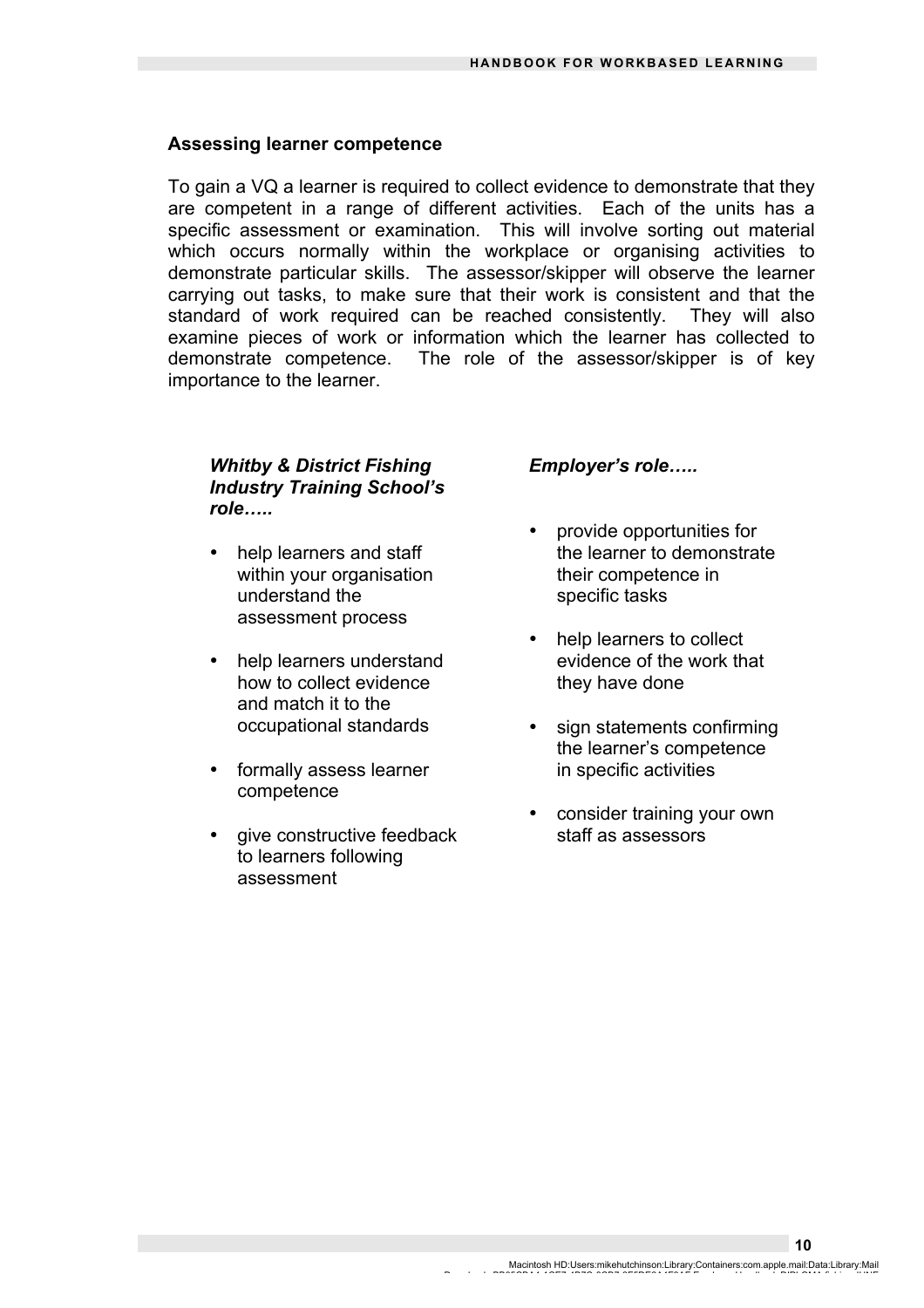## **Supporting learners in their work-based learning programme**

Following the investment that you have made in recruiting the learner, you will want to ensure that they stay with you and complete their learning programme. Occasionally some learners, particularly those that come straight from school, will change their mind regarding their choice of career and their learning programme, after they have joined a vessel. We will work closely with you to ensure that learners are given proper support and that any potential problems are identified and addressed as early as possible.

## *Whitby & District Fishing Industry Training School's role…..*

- keep in regular touch with learners and yourselves
- encourage and motivate learners in their learning programme
- show real interest in the skills which learners are developing on board
- help learners to understand the long-term benefits of learning and qualifications
- identify any problems or concerns which learners may have at an early stage
- share any identified concerns with you and agree suitable solutions where learners want to change their learning programme

## *Employer's role…..*

- help learners to understand the long-term benefits of learning and qualifications
- provide opportunities for learners to practise their skills
- give learners time at work to develop their portfolio
- encourage learners to attend and show real interest in their off the job learning
- be aware of any problems or difficulties which may be facing learners
- share your concerns with us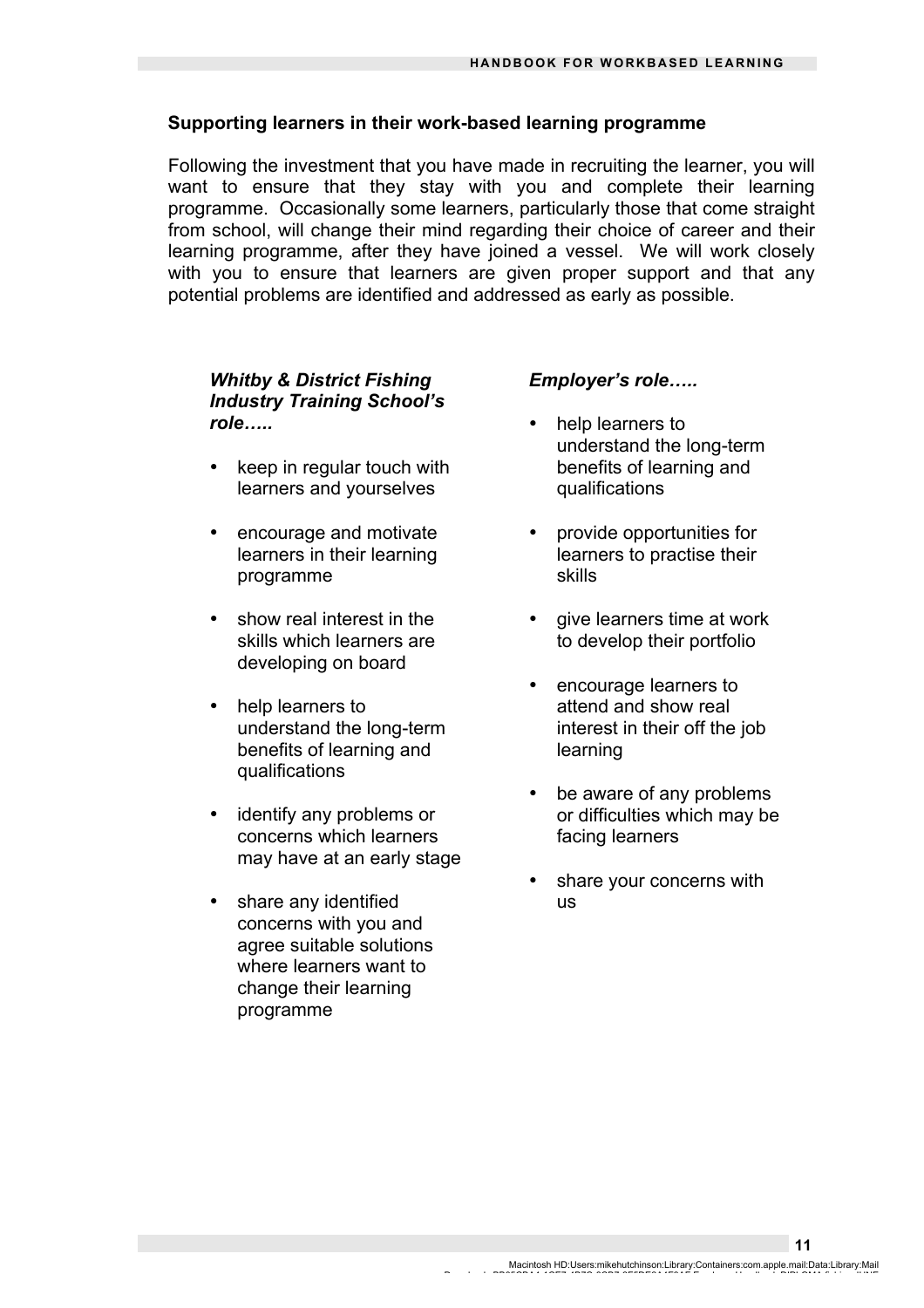## **Ensuring equality of opportunity within the learning process**

We operate and promote a policy of equal opportunities throughout the whole of the work-based learning process. This is reflected in our recruitment practices where we welcome applications from all persons regardless of sex, marital status, race, disability, colour, age, sexual orientation, nationality or ethnic origin. We aim to treat learners fairly and equally during their learning programmes and ensure that they know what to do if they have a complaint. W & D F I T S has an anti-bullying and harassment statement within its Equal Opportunities policy. We trust that your commitment to ensuring equality of opportunity will be the same as ours.

## *Whitby & District Fishing Industry Training School's role…..*

- promote equal opportunities throughout the work-based learning process
- have a written equal opportunities policy which staff, learners and employers understand and are committed to
- advise you on equal opportunities issues and legislation
- explain to learners how they should treat other people
- make sure that learners know what to do if they feel they are being unfairly treated, bullied or harassed in the workplace
- act on any complaints received from learners

## • *Employer's role…..*

- comply with equal opportunities legislation
- demonstrate your commitment to equality of opportunity in the workplace
- ensure equality of opportunity in selection and recruitment and learning activities
- ensure that learners are treated fairly and equally
- make sure that learners are not bullied, harassed or made to feel unwelcome in the workplace
- explain to learners what to do if they have a complaint about the way they are treated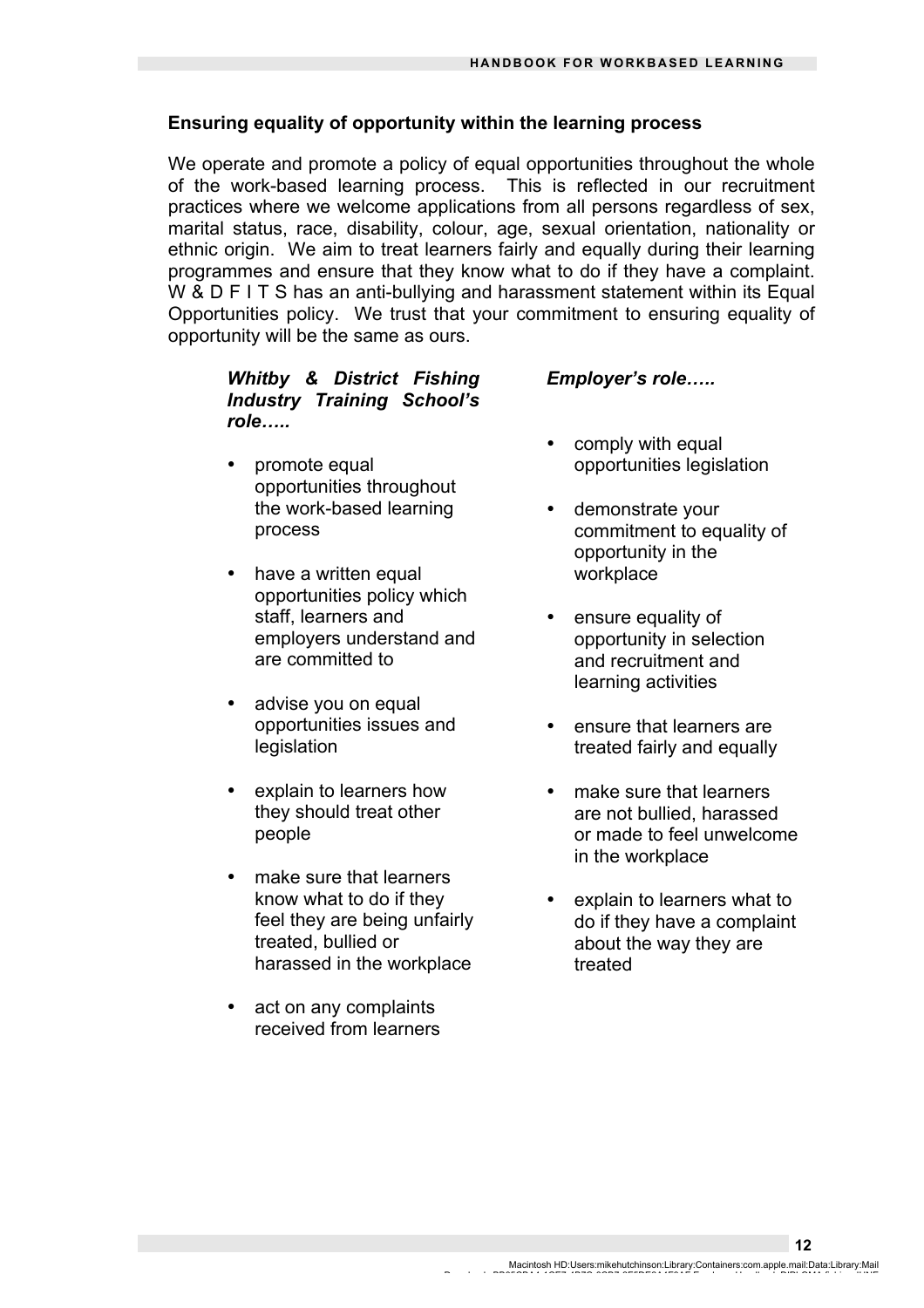## **Health and Safety**

We have a positive commitment to promoting good health and safety practice in the workplace and know that this will be equally true of you. Learners placed with you are regarded as *'employees'* for the purposes of health and safety.

## *Whitby & District Fishing Industry Training School's role…..*

- using MCA Standards to verify that you can provide a healthy, safe and supportive learning environment
- assist you on questions of health and safety requirements of individual learners
- provide a safe and healthy working environment for learners at all times during off the job learning
- provide necessary protective clothing
- monitor health and safety practices on an ongoing basis
- provide health and safety training for learners to raise their awareness of risk
- check learners' understanding of health and safety risk awareness
- assist Marine Accidents Investigation Branch to investigate any accidents involving learners and agree preventative action

## *Employer's role…..*

- ensure the health, safety and welfare of learners and bring your policies and procedures to their attention
- comply with health and safety legislation
- inform the learner about the skipper's responsibility for health and safety
- provide ongoing health and safety learning on board for learners
- report any accidents concerning learners immediately to us
- assess the risks to which learners are exposed at work and apply the general principles of prevention
- introduce and maintain appropriate measures to eliminate or control risks to the lowest reasonable practicable level
- ensure learners are properly supervised by a competent person
- ensure that learners are covered under public and employer's liability insurance